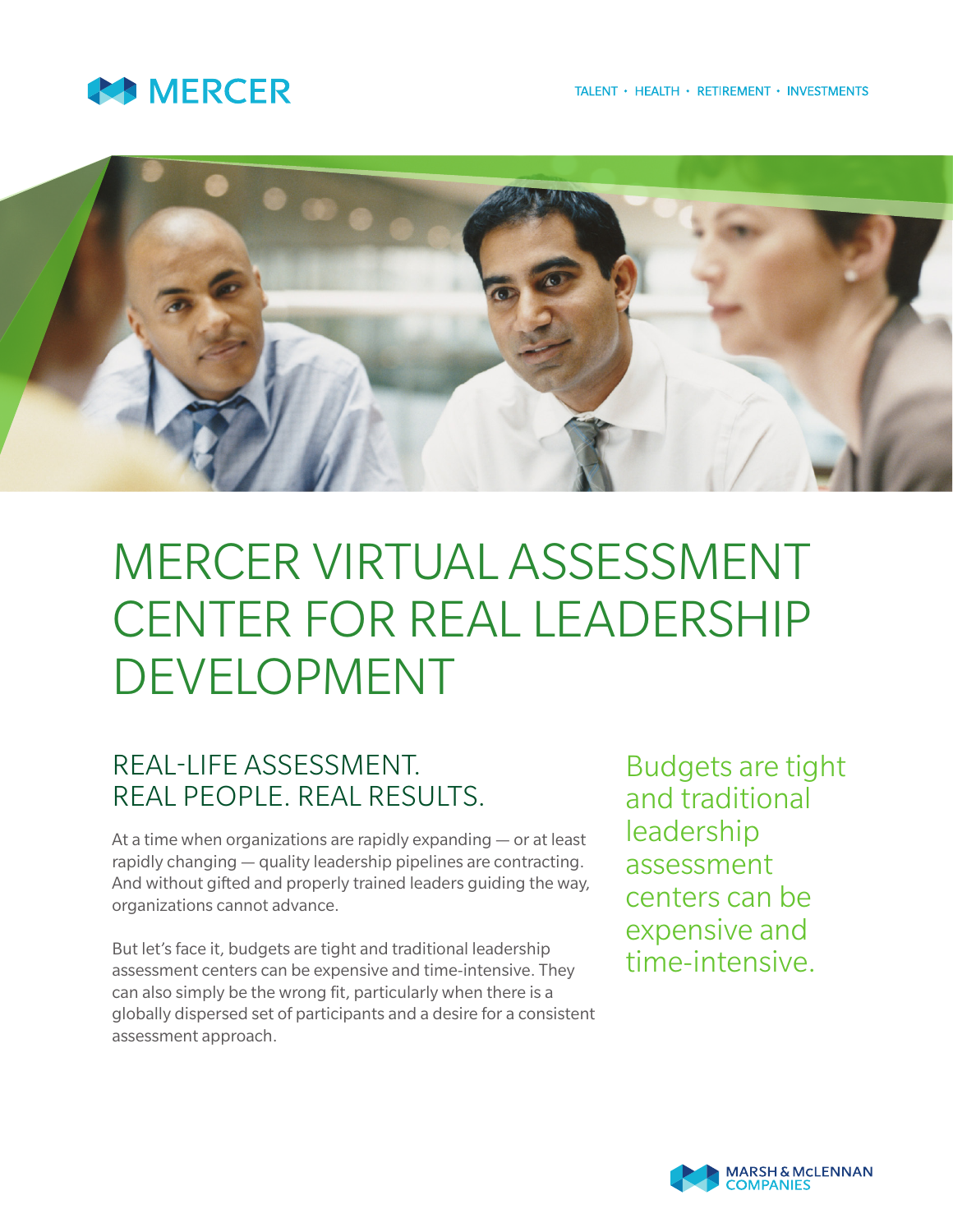Our Virtual Assessment Center employs actual Mercer consultants trained in leadership assessment to conduct the simulations.

#### REAL-LIFE ASSESSMENT

We have a better way: The Mercer Virtual Assessment Center is a rapidly deployable, cost-effective assessment program designed to gauge the capabilities of high-level managers or directors in a virtual yet realistic simulated work environment.

Although our Virtual Assessment Center is easy to set up and inviting to users, it is a serious simulation of a day in the life of a director of a global organization. The realistic, fast, and steady pace and variety of activities, along with the simulation's attention to detail (all emails are personalized and attached documents stamped with current dates) mean that participants are quickly immersed.

Using Mercer's Essential Leadership Competencies lens, the program observes — depending on the assessment option — participants drafting a business case, prioritizing a range of issues introduced via incoming emails, and interacting over the phone with a direct report, peer, customer, and boss.

#### REAL PEOPLE

In the real world, leadership decisions and interactions succeed or fail based on real dialogue, real personalities, and personal idiosyncrasies. Decision-making is highly contextual and often occurs across geographical and cultural boundaries where personal contact can make all the difference.

That's why our Virtual Assessment Center employs actual Mercer consultants trained in leadership assessment to conduct the simulations — it is not simply a multiple-choice, computerized role-play.

## MERCER VIRTUAL ASSESSMENT CENTER: HIGH-TECH AND HIGH-TOUCH

- $\bullet$  The simulation requires no special equipment  $$ all that is needed is a phone and an internet connection to a virtual inbox, which is similar to Microsoft Outlook or Lotus Notes.
- All role-plays are conducted over the phone by Mercer consultants trained in leadership assessment.
- Its flexible, modular design allows clients to choose a delivery language and duration (2.5 hours, 4 hours, 6 hours, or 12 hours) based on assessment needs.
- An internet-enabled platform for participants and assessors ensures a consistent approach and a level playing field.
- The simulation is mapped to Mercer's Essential Leadership Competencies, ensuring a thorough, contemporary, and proven set of evaluation assets.
- The organization receives a detailed, quality report of each participant within a few days of completion.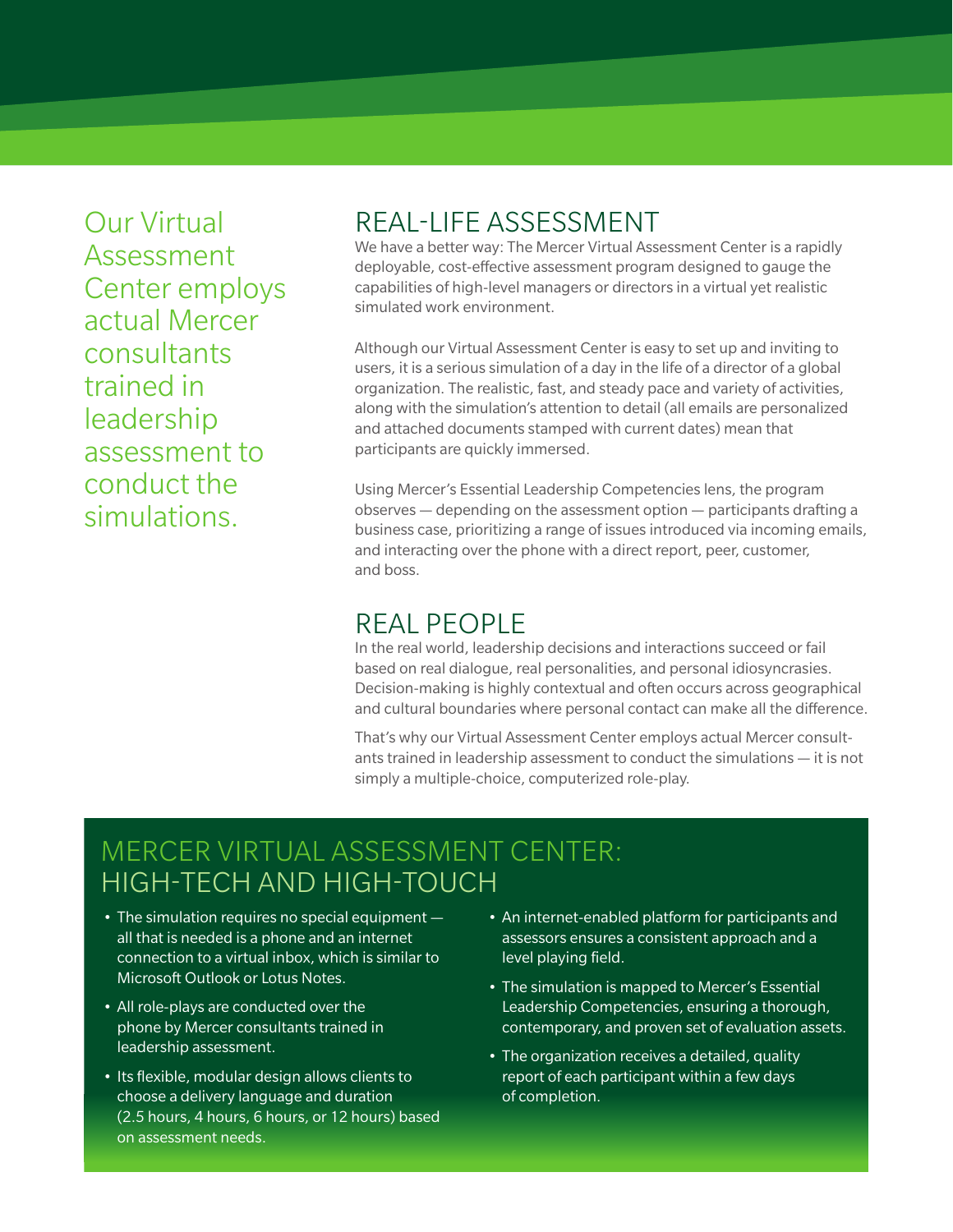# REAL RESULTS

The Mercer program is ideally suited for evaluating current leaders, especially during rapid expansion into new markets or in an M&A situation; identifying candidates for succession planning or new openings; and developing individuals who will take your organization to new heights.

Through the Mercer Virtual Assessment Center, we can evaluate performance, readiness, potential, and job fit to help your organization:

- • Maximize the value of mergers and acquisitions.
- Attract and retain the best leadership talent.
- • Minimize disruptions during changes in organizational structure or client situations.
- Select the best candidates for a new position.
- Identify individuals who are ready for promotion.
- Provide targeted development and coaching to individuals considered high-potential employees.

#### MERCER ESSENTIAL LEADERSHIP COMPETENCIES

Mercer's distinct leadership pipeline framework focuses on assessing (and later developing, if necessary) the right behaviors and mindset to match the needs of each leadership stage. The framework takes into consideration the specific leadership challenges faced by organizations in rapidly growing, emerging markets.

Each of the following components of Mercer's Essential Leadership Competencies is measured along a well-defined, five-point behavior summary scale:

- • Creates strategy.
- • Drives innovation.
- Develops market insights/business intelligence.
- Drives results.
- Has a customer focus.
- Influences and networks.
- • Drives performance.
- Is culturally sensitive.



The simulation is mapped to Mercer's Essential Leadership Competencies, ensuring a thorough, contemporary, and proven set of evaluation assets.